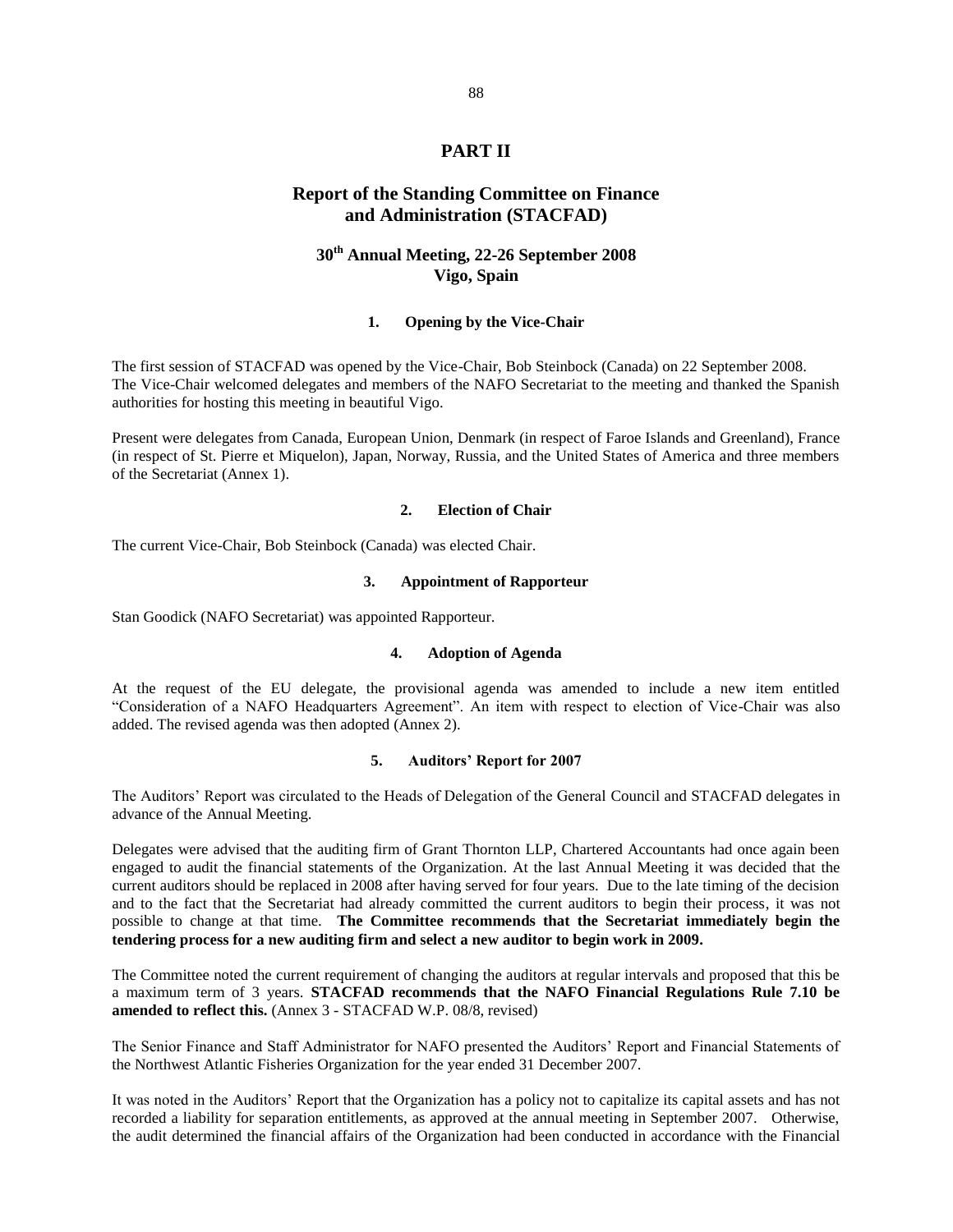Regulations and budgetary provisions of NAFO and presented a fair and accurate accounting of the financial affairs of the Organization.

It was noted in the Financial Statements that expenditures for the year were approximately \$60,000 lower than the approved budget and that outstanding contributions totalling \$117,543 that had been previously recorded as uncollectible were recovered during the year.

# **STACFAD recommends that the 2007 Auditors' Report be adopted.**

# **6. Administrative and Activity Report by Secretariat**

Under this item, the Executive Secretary highlighted NAFO administrative matters and activities. Concerns were again expressed regarding the timeliness and accuracy of submissions of catch reports that are needed, not only for the scientific assessment of fisheries activities, but also in the calculation of Contracting Party contributions. **Contracting Parties are urged to ensure compliance with this NAFO requirement.** 

## **7. Financial Statements for 2008**

The NAFO Senior Finance and Staff Administrator presented the Financial Statements for the fiscal year ending 31 December 2008. It was noted in the Financial Statements that expenditures for the year were projected to slightly exceed the approved budget by \$7,000 or 0.5%. A delay in receiving Denmark's (in respect of the Faroe Islands and Greenland, hereinafter referred to as DFG) nominal catch reports required to calculate the 2008 contributions, necessitated the billing to be issued on the basis of using preliminary figures only. Given that DFG's internal financial regulations do not permit payment based on preliminary data, DFG requested the Secretariat to reissue the billing once final figures were submitted to the Secretariat later in the year. A revised billing was issued to DFG in early September 2008 which resulted in an increase to their billing of \$10,972. The Committee agreed to reflect this adjustment to the other Contracting Parties on the 2009 billing.

Regarding a possible need of adjustments of contributions, Russia proposed that any adjustments be made to the contribution of the following year. **STACFAD recommends an amendment of the NAFO Financial Regulations as follows in italics that should prevent adjustment of financial contributions after the billings are issued**:

*4.6 bis. If a Contracting Party has not submitted its nominal catches according to the stipulations in the NAFO Convention Article XVI.3 by the required date, the most recent catch report available from that Contracting Party*  will be used for the calculation of contributions that are then considered final for that financial year. Subsequent *reporting of applicable catches by the Contracting Party will be applied towards the calculation of contributions for the following financial year.* 

It was noted that NAFO currently has outstanding contributions of \$436,019 from five Contracting Parties (see table below).

|                                                     | 2008      | 2007     | <b>Total</b> |
|-----------------------------------------------------|-----------|----------|--------------|
| Cuba                                                | \$29,460  | -        | \$29,460     |
| Denmark (in respect of Faroe Islands and Greenland) | 173.200   | $\sim$   | 173,200      |
| France (in respect of St. Pierre et Miquelon)       | 31.503    | -        | 31,503       |
| Ukraine                                             | 28.586    | \$31.623 | 60.209       |
| <b>USA</b>                                          | 141.647   | -        | 141,647      |
| Total                                               | \$404,396 | \$31,623 | \$436,019    |

STACFAD once again expressed serious concern about the high level of outstanding contributions.

The delegates from DFG and France (in respect of St. Pierre et Miquelon) informed the Secretariat that their respective payments would be submitted shortly. The USA advised the Committee that it had made a payment in 2008 of \$251,446 and that they have a budgetary commitment in place with respect to its arrears in 2009.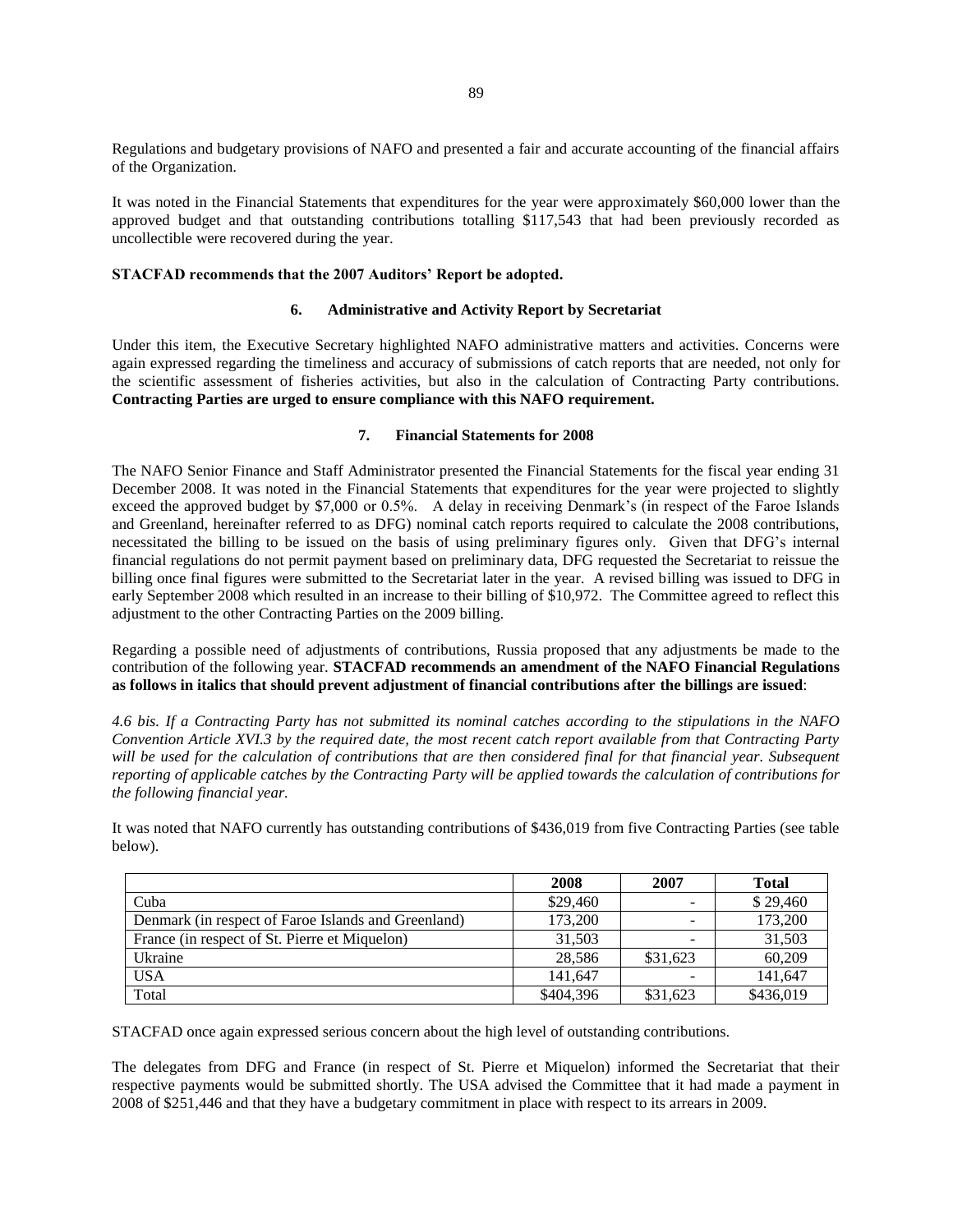**STACFAD recommends that Contracting Parties concerned are strongly urged to take immediate action to meet their financial obligations and bring financial stability to the Organization**.

**STACFAD recommends that the outstanding contribution from Ukraine (\$31,623) for the year 2007 be deemed uncollectible at the end of the current fiscal year if payment is not received by 31 December 2008 and that this amount be applied against the accumulated surplus. This procedure does not remove Ukraine's financial obligation for the 2007 contribution.** 

## **8. Contingency Funds**

STACFAD reviewed the serious cash flow challenges faced by NAFO for the past four years due to significant levels of outstanding contributions from some Contracting Parties. As of September 1, 2008, the outstanding contributions amounted to \$436,000 or about one-third of the total billings to Contracting Parties. The level of annual outstanding contributions on December 31 for the past three years has exceeded  $$300,000 - up$  from an amount exceeding \$130,000 for the previous two years. The Secretariat has dealt with the annual cash shortfalls by using the accumulated surplus fund which has been established for this purpose and by borrowing from the termination benefits fund.

As requested by STACFAD, in 2007 the Secretariat provided background information on the possibility of establishing a contingency fund. At the current meeting, the Secretariat repeated its suggestion that a more permanent contingency fund than the accumulated surplus account be implemented and that the level of such contingency fund be set at 50% of the annual budget. The Secretariat explained that two-thirds of the NAFO budget was spent on salaries and that any substantive financial shortcomings would therefore jeopardize the ability of the Organization to compensate its employees. The current level of the accumulated surplus account (20% of the annual budget) has been just sufficient to deal with the present lack of timely financial contributions but could not deal with any additional lack of funds or unforeseen expenses, such as an extraordinary meeting. STACFAD also recognized that it would be prudent for NAFO to have sufficient funds available to wind up the Secretariat/Organization to address such a contingency.

Delegates expressed concerns that those Contracting Parties that pay their contributions are penalized for the nonpayment by others and while everyone acknowledged that the Organization had a duty towards its employees, the setup of a contingency fund to compensate for unpaid contributions might give the wrong signal to Parties. In response to concerns expressed by the Executive Secretary, STACFAD agreed that the Secretariat should prioritize cutting services to the Organization before considering cuts to salaries if such a situation ever arose.

STACFAD continued to be of the opinion that the current cash flow situation be considered an emergency in accordance with Rule 4.4 of the Financial Regulations. As a consequence, an amount representing 20% of the proposed 2009 budget, namely \$323,600, be maintained as the minimum balance in the Accumulated Surplus Account. This should be considered to be an interim measure pending resolution of the current financial situation.

A number of ideas were expressed on how to improve the current situation of delayed payments which would provide some planning security to the Organization. These are all reflected in the recommendations.

#### **STACFAD recommends the following:**

- **1. The minimum balance for the accumulated surplus account should continue at the level of 20% of the total budget of 2009 to address non-payment of contributions.**
- **2. The President of NAFO should write letters on behalf of the Organization to those Contracting Parties that are in arrears to express serious concerns and request prompt payment. Similar letters or demarches could also be sent from individual Contracting Parties.**
- **3. Furthermore, if the Contracting Parties in arrears cannot make a firm commitment to honour these arrears promptly, they should provide the Executive Secretary with a finance plan for repayment of the major outstanding amounts that will be circulated to Contracting Parties.**
- **4. NAFO should establish a contingency fund in 2009 for the purpose of covering emergency and unforeseen situations, other than non payment of annual contributions, provided that all current major outstanding contributions are paid by that time. The details of the operation of the contingency fund would be decided at the 2009 Annual Meeting.**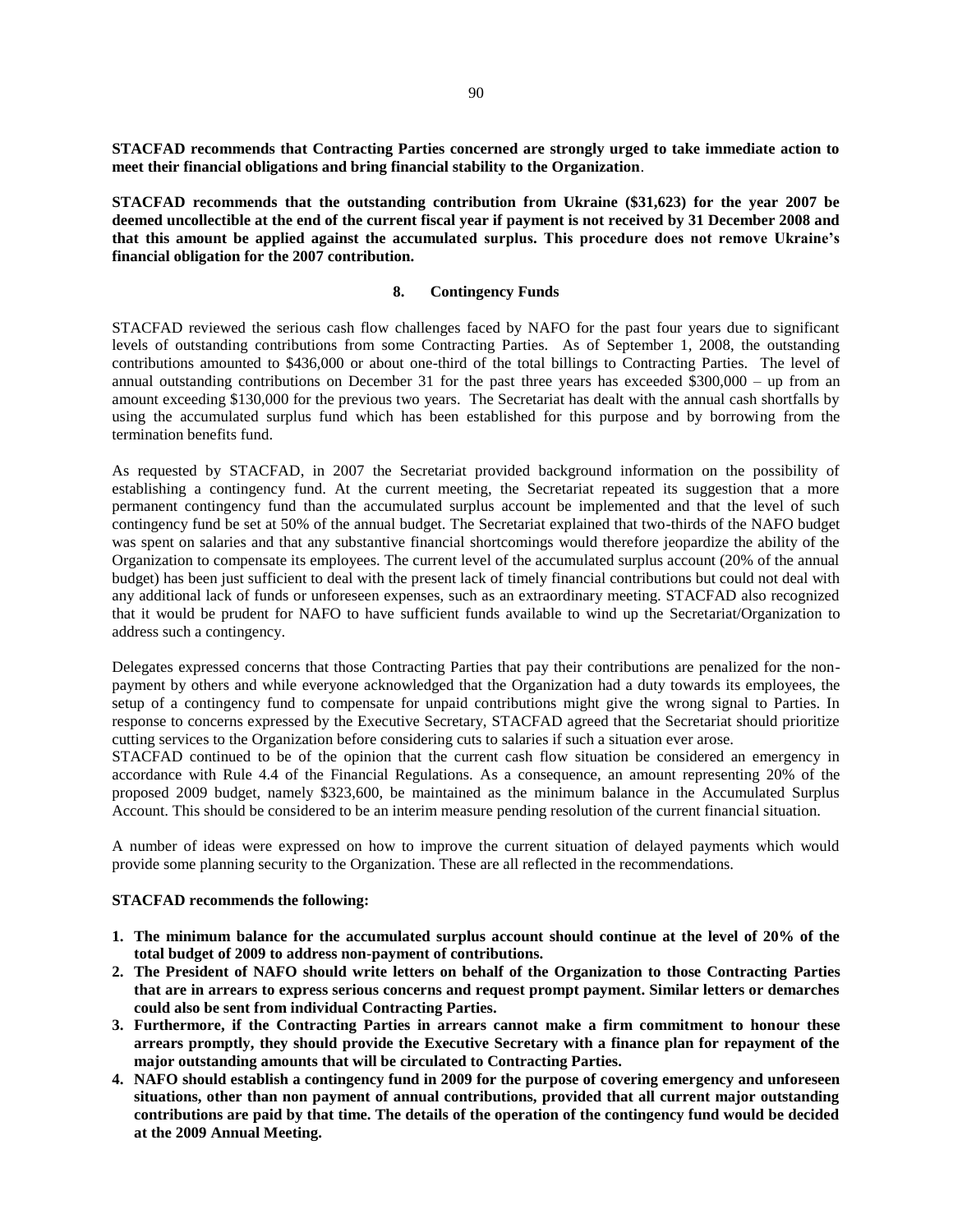#### **9. Changes to NAFO Staff Rules**

#### **Equality of Benefits for Internationally Recruited Employees – Installation Allowance (Rule 8.6)**

In 2006, STACFAD agreed to change the installation allowance for relocating internationally recruited employees to a maximum of up to two months net salary. However, General Council deferred the adoption of this recommendation to a later date in view of the financial crisis. In 2007, STACFAD decided that the financial situation was not yet stable enough to again ask for adoption of this recommendation. The issue was re-addressed at the current meeting. Recognizing that the adoption and implementation of the amended Rule 8.6 should not have any financial implications during the next two years, **STACFAD recommends that Staff Rule 8.6 e) be amended as follows: "An installation allowance of up to two months net salary in the case of relocating internationally recruited members of the Secretariat" (STACFAD WP 08/7).**

#### **Parental Leave (Rule 6.13)**

The Secretariat informed the Committee that in 2005, when NAFO extensively revised its Staff Rules, NAFO Staff Members did not have access to Canadian Employment Insurance benefits. Since then Canadian staff members have joined the Canadian Employee Insurance Program. To allow the Organization to make full use of the benefits, **STACFAD recommends to amend Staff Rule 6.13 pertaining to maternity and parental leave to reflect the allowances in the Canadian Government (Annex 4 - STACFAD WP 08/2, revised).** 

# **10. Consideration of a NAFO Headquarters Agreement**

In view of the process towards entry into force of the amendments to the NAFO Convention, STACFAD considered that it was appropriate to launch the process of concluding a headquarters agreement with the Government of Canada. Canada informed STACFAD that it is prepared to commence discussions on such an agreement. Canada will be requested to provide a draft text to NAFO for its consideration.

**To this end, STACFAD recommends that NAFO Contracting Parties consult intersessionally by electronic means on the documentation to be provided by the Executive Secretary (including STACFAD WP 07/3) with a view to developing, by the end of the 2009 Annual Meeting, a text for further consideration leading to future negotiations with Canada.** 

# **11. Future changes to the Rules of Procedure as a result of amendments to the NAFO Convention**

With the impending adoption/ratification of the amended NAFO Convention and the resulting merger of General Council and Fisheries Commission, it will be necessary for the Organization to amend the present Rules of Procedure. In light of this, the Secretariat had prepared STACFAD Working Paper 08/3. This paper was not meant to be a proposal but merely a way to assist Contracting Parties in their future work. It was suggested that this working paper could be reviewed by the Contracting Parties intersessionally and revisited next year for possible adoption. It should also be noted that any review of the Rules of Procedure for the Scientific Council will be conducted by the Scientific Council.

#### **12. Amendments to GC and FC Rules of Procedure related to Observers**

In 1999 NAFO introduced for the first time the possibility for NGOs to participate as observers at non-restricted meetings of the General Council and Fisheries Commission. At the time, the Executive Secretary had been asked to submit a report on the experiences with observers after two years. It was not until 2006 that an NGO had applied for observer status with NAFO and had its application accepted. In light of the positive experience over the last two years with NGOs participation at NAFO meetings, it was proposed that the current rules be amended to accord more permanent observer status to NGOs and to harmonize the relevant rules of the three bodies. The proposed amendments presented by the Secretariat were reviewed by STACFAD and accepted with some minor changes (Annex 5 - STACFAD W.P. 08/4, revised).

# **STACFAD recommends that NAFO adopt the revised rules to provide for permanent accreditation for approved observers and that information on the current NGO observers is updated every five years.**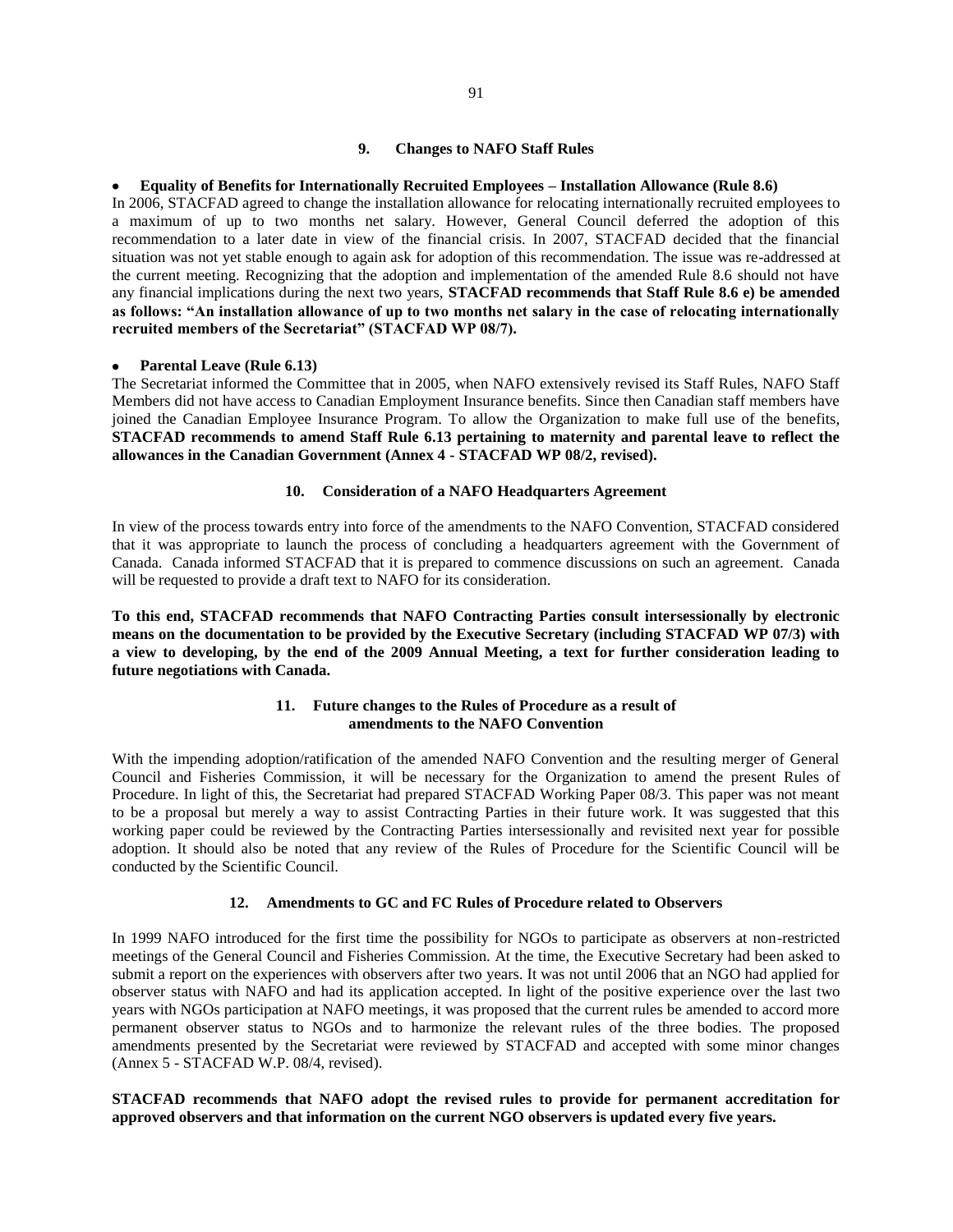## **13. Budget Estimate for 2009**

The Secretariat presented the 2009 budget estimate (STACFAD Working Paper 08/4) to the Committee highlighting the following items:

#### *Superannuation and Annuities*:

The Secretariat presented STACFAD W.P. 08/9 (Annex 6) explaining that the actuarial valuation (undertaken every 3 years) of the Pension Plan of the International Fisheries Commissions Pension Society (IFCPS) for Employees of Participating Commissions with Headquarters in Canada was completed on 1 January 2008 and concluded that the Organization has a substantial deficit of \$975,000. Under Canadian Regulations, the liability is required to be funded and payment can be amortized over a maximum period of 15 years. Therefore NAFO is required to make annual supplementary payments of \$100,800 per year, for the next 15 years, or until the plan is fully funded. This amount will be partially offset in 2009 given a reduction of the employer's annual contribution.

The major factor that caused the additional liability was the early retirement of six long term NAFO employees since the 2005 valuation. As the pension plan has very few members, any deviations from the assumptions based on statistical averages will have more noticeable effects than in larger plans. Concerns were expressed that the Actuarial Firm and the IFCPS did not anticipate early retirements and take precautionary measures.

# **STACFAD recommends that the IFCPS be requested to review the current assumptions to take into account the increased possibility of early retirement when considering future assessments.**

The Committee was concerned at the increase in the preliminary budget and Contracting Party billings as a result of this extraordinary item. To offset the impact to the 2009 budget, the Secretariat was requested to propose reductions to categories other than salaries and benefits which were implemented by reducing services and operations in a number of areas, including additional help, computer services, equipment, other meetings and travel as well as professional services. These adjustments resulted in savings of \$59,000. This will have the effect that some operations of the Secretariat will not be carried out as required in 2009 but will still allow the core responsibilities of the Secretariat to be undertaken. The US delegate stated the USA is extremely concerned with the budgetary cuts as the Secretariat and its staff should receive adequate funding. The US echoed similar opinions of other delegates that the Organization should recognize that the current cuts are an unusual measure and should not be repeated in future years. The Committee recognized that these cuts are of a short-term nature for 2009 only and should not affect the budget proposal of next year when the Secretariat is expected to include all funds required for its normal operations. In conclusion, STACFAD agreed to the revised budget proposal by the Secretariat which represents a 5.8% increase over the 2008 budget.

## **STACFAD recommends that the budget for 2009 of \$1,618,000 (Annex 7) be adopted.**

# **A preliminary calculation of billings for the 2009 financial year is provided in Annex 8.**

#### **14. Budget Forecast for 2010 and 2011**

STACFAD reviewed the preliminary budget forecast for 2010 (\$1,737,000) and 2011 (\$1,840,000) (Annex 9) and approved the forecast in principle. It was noted that the budget for 2010 will be reviewed in detail at the next Annual Meeting. The budget forecast for 2010 and 2011 included an item for recruitment and relocation given that the term of the current Executive Secretary expires in 2010. **STACFAD recommends that the process for recruitment for an Executive Secretary be adopted at the 2009 Annual Meeting.**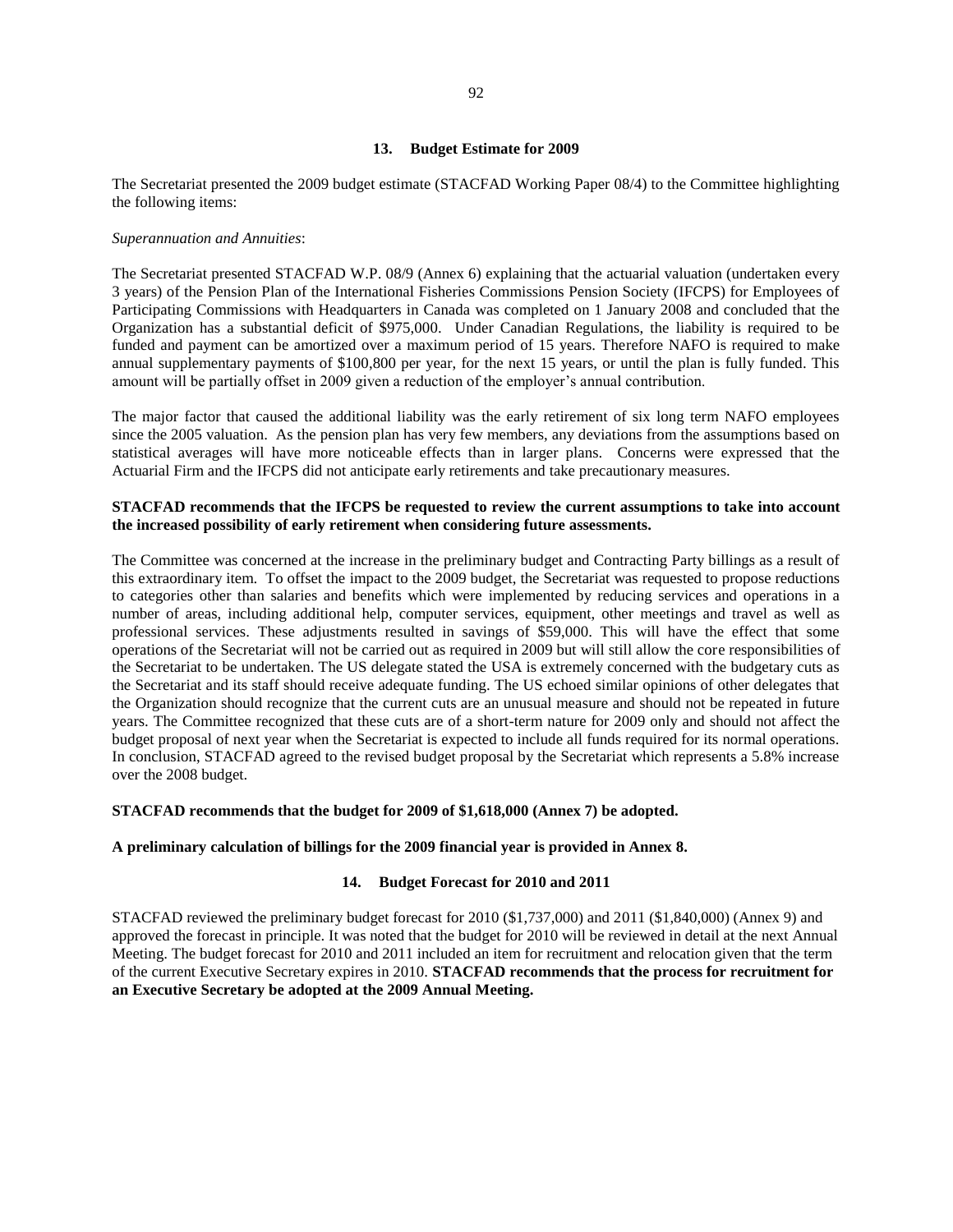#### **15. Adoption of 2009 Staff Committee Appointees**

The Secretariat nominated the following people to serve as members of the Staff Committee for September 2008- September 2009: Bill Brodie, Deirdre Warner-Kramer and Bob Steinbock.

## **STACFAD recommends that General Council appoint the three nominees.**

# **16. Time and Place of 2009 – 2011 Annual Meetings**

The Executive Secretary drew the Committee's attention to GC Working Paper 08/4 presented by the NAFO Scientific Council Chair regarding the overlap of NAFO Annual Meeting dates with those of the ICES Annual Science Conference. Most delegates, however, were of the opinion that the current timing of the NAFO Annual Meeting (i.e. third week of September) should remain the same. It was proposed that the Executive Secretary contact ICES to determine its flexibility of changing the date of its Annual Science Conference.

Therefore, as previously agreed, the dates of the 2009 and 2010 Annual Meetings (to be held in Halifax, N.S., Canada, unless an invitation to host is extended by a Contracting Party and accepted by the Organization), are as follows:

2009:

|       | Scientific Council          | $-21-25$ September  |
|-------|-----------------------------|---------------------|
|       | General Council             | $-21-25$ September  |
|       | <b>Fisheries Commission</b> | $-21-25$ September  |
|       |                             |                     |
| 2010: |                             |                     |
|       | Scientific Council          | $20 - 29$ September |
|       | General Council             | $20 - 24$ September |
|       | <b>Fisheries Commission</b> | $20 - 24$ September |

**STACFAD recommends that the dates of the 2011 Annual Meeting (to be held in Halifax, N.S., Canada, unless an invitation to host is extended by a Contracting Party and accepted by the Organization) are as follows:** 

| <b>Scientific Council</b>   |        | $19-28$ September   |
|-----------------------------|--------|---------------------|
| <b>General Council</b>      |        | $19 - 23$ September |
| <b>Fisheries Commission</b> | $\sim$ | $19 - 23$ September |

For budgetary planning purposes, STACFAD urges that any invitations by a Contracting Party to host an Annual Meeting be issued as early as possible.

# **17. Election of Vice-Chair**

Deirdre Warner-Kramer (USA) was elected Vice-Chair.

# **18. Other issues including any questions referred from the General Council during the current Annual Meeting**

No other issues were referred to STACFAD from the General Council.

#### **19. Adjournment**

The final session of the STACFAD meeting adjourned on 25 September 2008.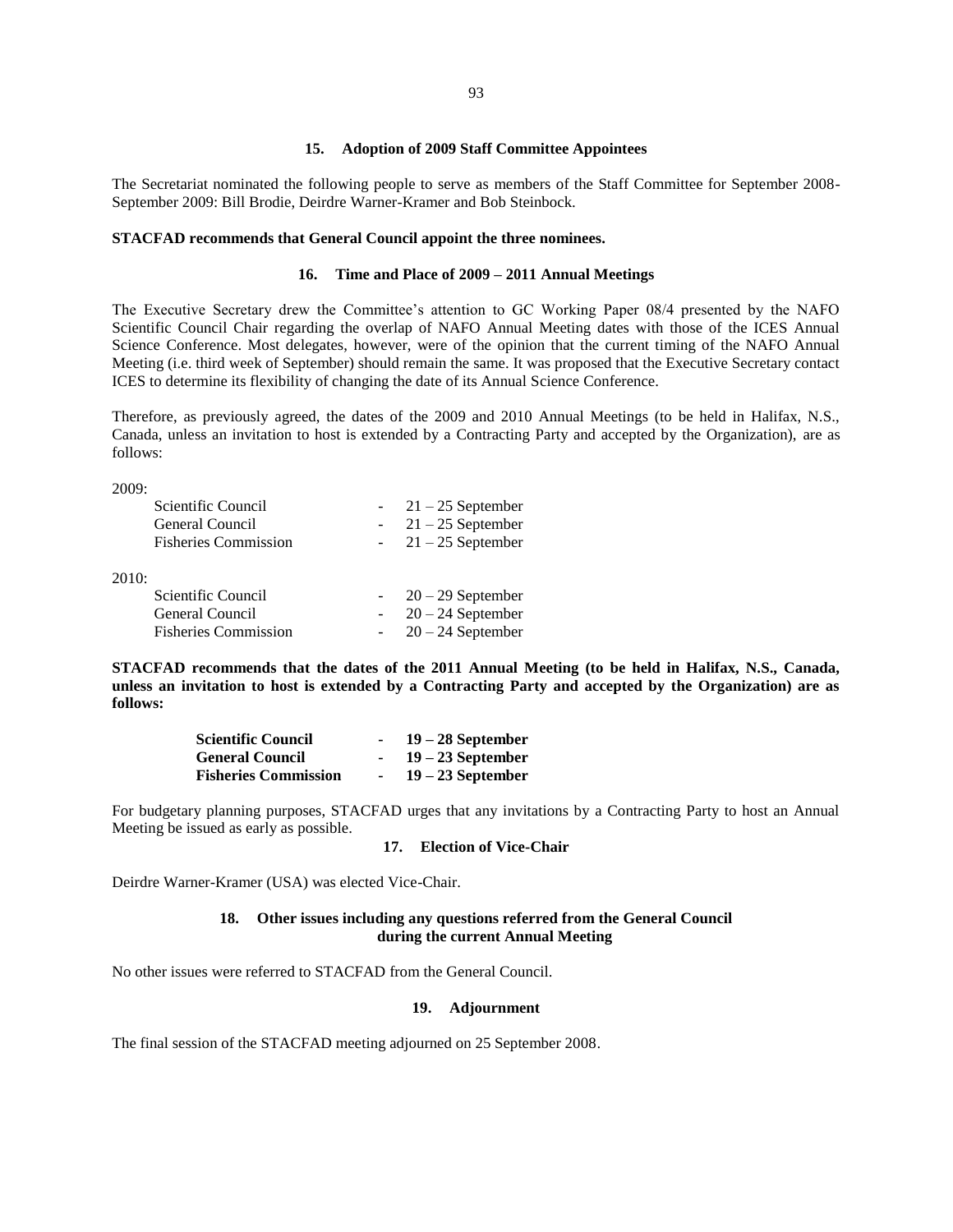# **Annex 1. List of Participants**

| <b>Contracting Party</b>                               |
|--------------------------------------------------------|
| Canada                                                 |
| Canada                                                 |
| Canada                                                 |
| Denmark (in respect of Faroe Islands<br>and Greenland) |
| European Union                                         |
| France (in respect of St. Pierre<br>et Miquelon)       |
| Japan                                                  |
| Norway                                                 |
| <b>Russian Federation</b>                              |
| <b>United States of America</b>                        |
| United States of America                               |
| <b>NAFO</b> Secretariat                                |
| <b>NAFO</b> Secretariat                                |
| <b>NAFO</b> Secretariat                                |
| <b>NAFO Staff Reprsentative</b>                        |
|                                                        |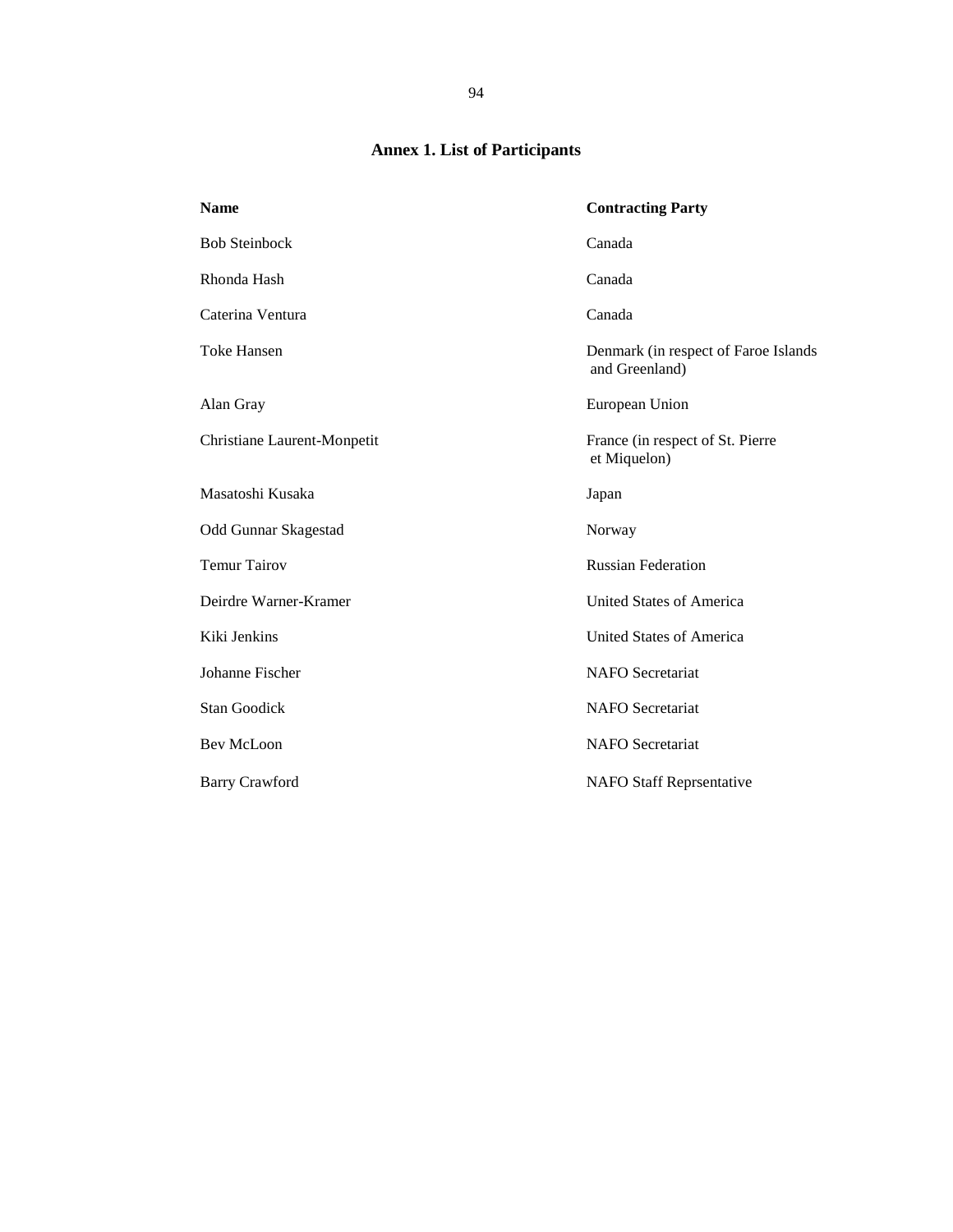# **Annex 2. Agenda**

- 1. Opening by the Vice-Chair, Bob Steinbock (Canada)
- 2. Election of Chair
- 3. Appointment of Rapporteur
- 4. Adoption of Agenda
- 5. Auditors' Report for 2007
- 6. Administrative and Activity Report by Secretariat
- 7. Financial Statements for 2008
- 8. Contingency Funds
	- Review of Accumulated Surplus Funds  $\bullet$
	- Available options to manage emergency cash flow situations
- 9. Changes to the NAFO Staff Rules
	- Equality of Benefits for Internationally Recruited Employees Installation Allowance (Rule 8.6)  $\bullet$
	- Parental Leave (Rule 6.13)  $\bullet$
- 10. Consideration of a NAFO Headquarters Agreement
- 11. Future changes to the Rules of Procedure as a result of amendments to the NAFO Convention
- 12. Amendments to GC and FC Rules of Procedure related to observers
- 13. Budget Estimate for 2009
- 14. Budget Forecast for 2010 and 2011
- 15. Adoption of 2009 Staff Committee Appointees
- 16. Time and Place of 2009 2011 Annual Meetings
- 17. Election of Vice-Chair
- 18. Other issues including any questions referred from the General Council during the current Annual Meeting
- 19. Adjournment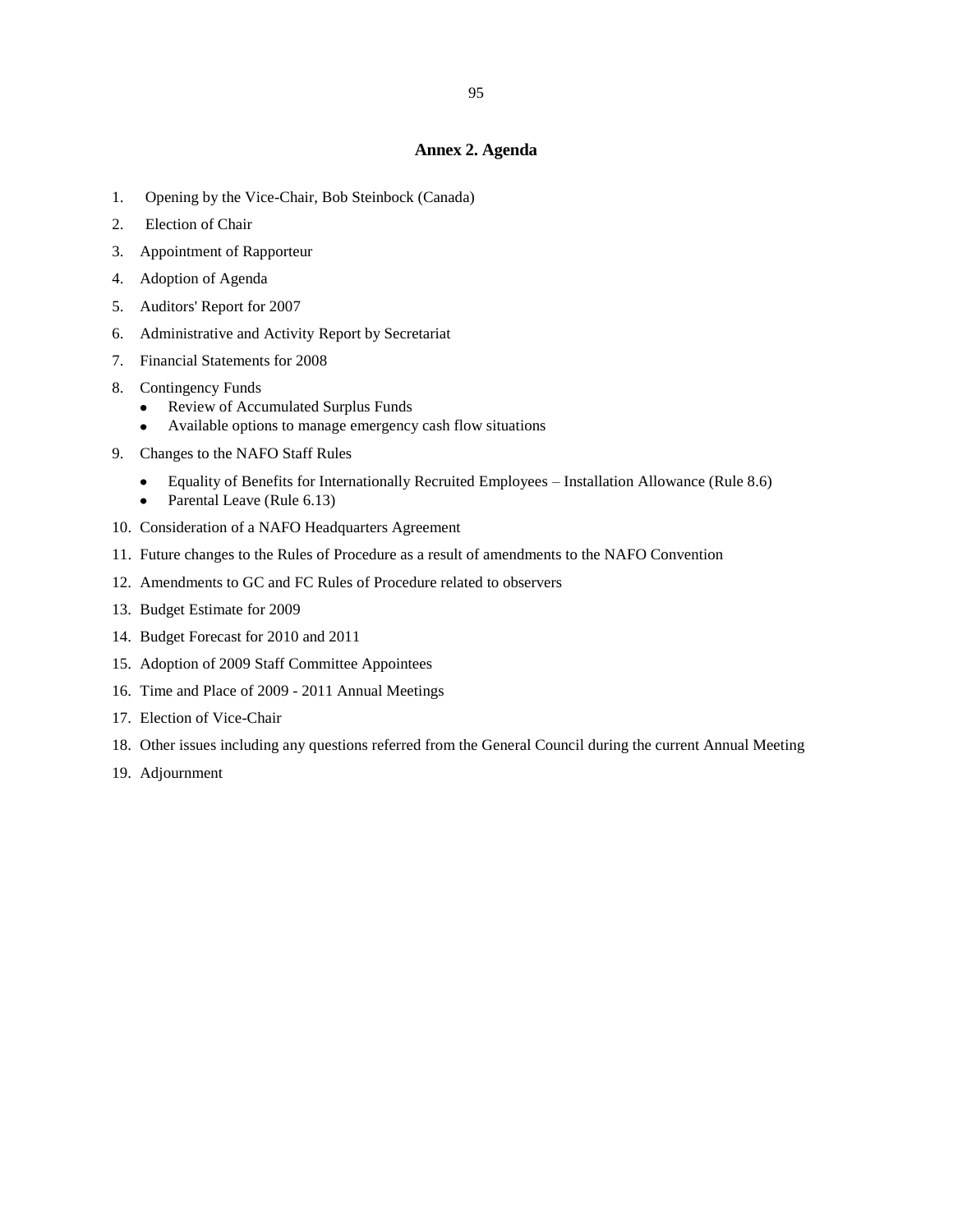# **Annex 3. Amendment of Financial Regulation Rule 7.10**  (STACFAD W.P. 08/8)

At the 2007 Annual Meeting, STACFAD *requested the Secretariat to draft a recommendation for the next annual meeting regarding a possible ceiling on the consecutive number of years that an auditing firm can be engaged*. In line with this, the Secretariat suggests that Rule 7.10 of the Financial Regulations be amended as follows:

7.10 The Auditors shall serve for a maximum term of three (3) years.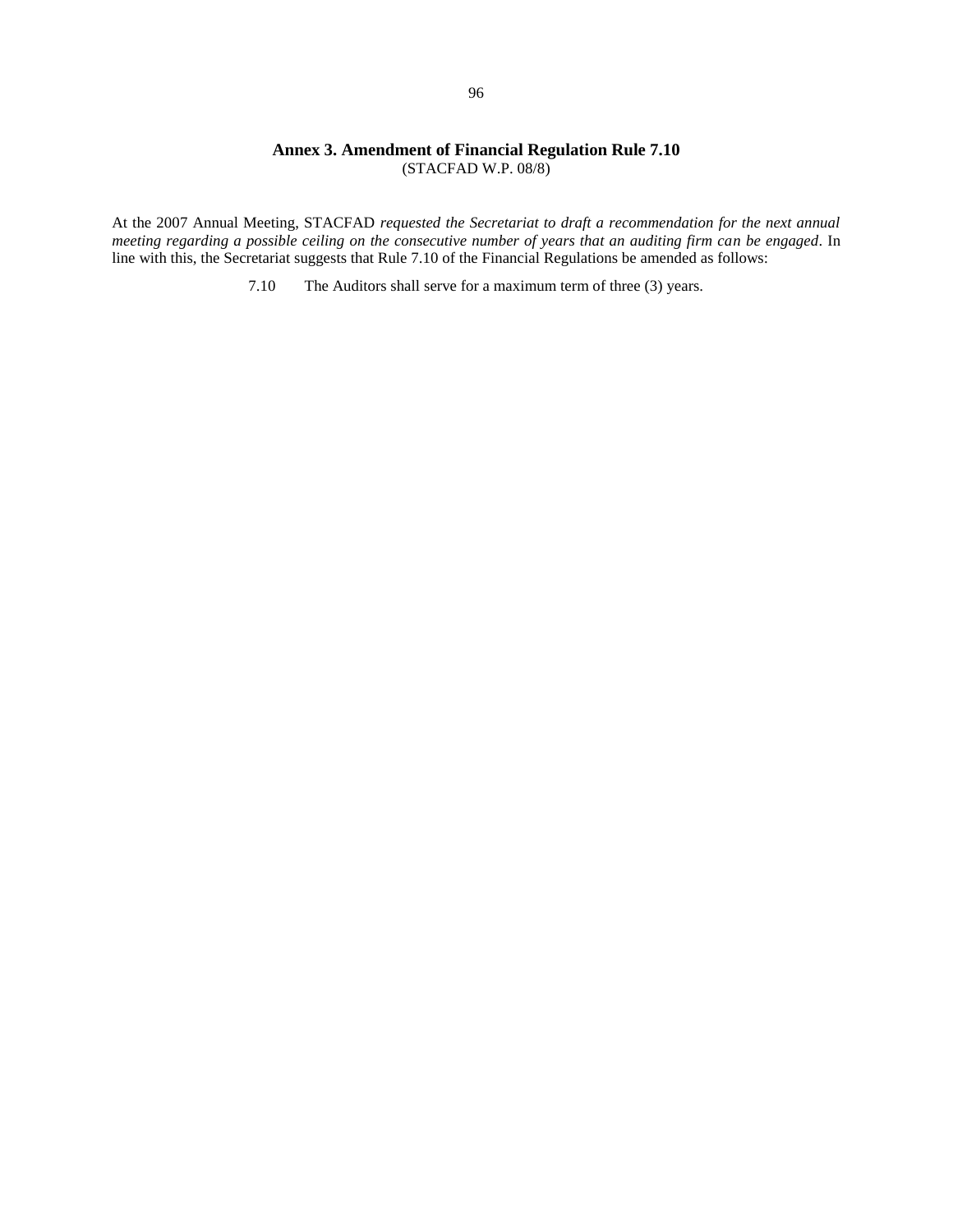# **Annex 4. Proposed Amendments to Rule 6.13 of the Staff Rules**

(STACFAD W.P. 08/2, Revised)

# **E. Maternity and Parental Leave**

# *Rule 6.13*

Members of the Secretariat who have completed six months of continuous service with NAFO shall be entitled to maternity leave for pregnancy upon presentation of medical certificate and a written application submitted at least four (4) weeks before such absence is to commence for a period not exceeding seventeen (17) weeks. The maternity leave shall begin no earlier than eight (8) weeks before the anticipated date of delivery set out in the medical certificate and shall terminate no later than 17 weeks following the actual date of birth.

Members of the Secretariat who have completed six months of continuous service with NAFO shall be entitled to parental leave up to a maximum of thirty-seven (37) weeks in the year following either (a) the day the child is born, or (b) the day the child comes into the employee's actual care and custody upon a written application submitted at least four weeks before such leave is to commence. Either one parent may take all the parental leave or both parents may share the parental leave. In either case, the total parental leave cannot exceed thirty-seven (37) weeks. The total aggregated amount of maternity and parental leave that may be taken by one or both parents in relation to the same birth or adoption is fifty two weeks.

NAFO will pay the employee a maternity and/or parental allowance equivalent to 93 per cent of his/her gross salary. If a Member of the Secretariat is enrolled in the Canadian Employment Insurance the gross amount of his/her EI benefits will be deducted from this allowance.

In the case of maternity leave, NAFO will pay a maternity allowance for up to a maximum of seventeen (17) weeks. In the case of parental leave, NAFO will pay a parental allowance for up to a maximum of thirty seven (37) weeks. The total aggregated amount of maternity and parental allowance that may be received by one or two employees in relation to the same birth or adoption is fifty two (52) weeks.

During maternity or parental leave the Members of the Secretariat shall continue to receive allowances and benefits based on his/her salary, excluding the accrual of sick or annual leave provided he/she continues to remain in the Organization's employment for a period of at least six (6) months after returning to work. Should he/she fail to return to work for the required six (6) month period he/she shall be indebted to the Organization for the amounts received as maternity or parental leave allowances and benefits. At the expiration of the leave, the employee shall be reinstated to the position prior to the commencement of the leave or where this is not possible, to a comparable position with the same wages and benefits and in the same location.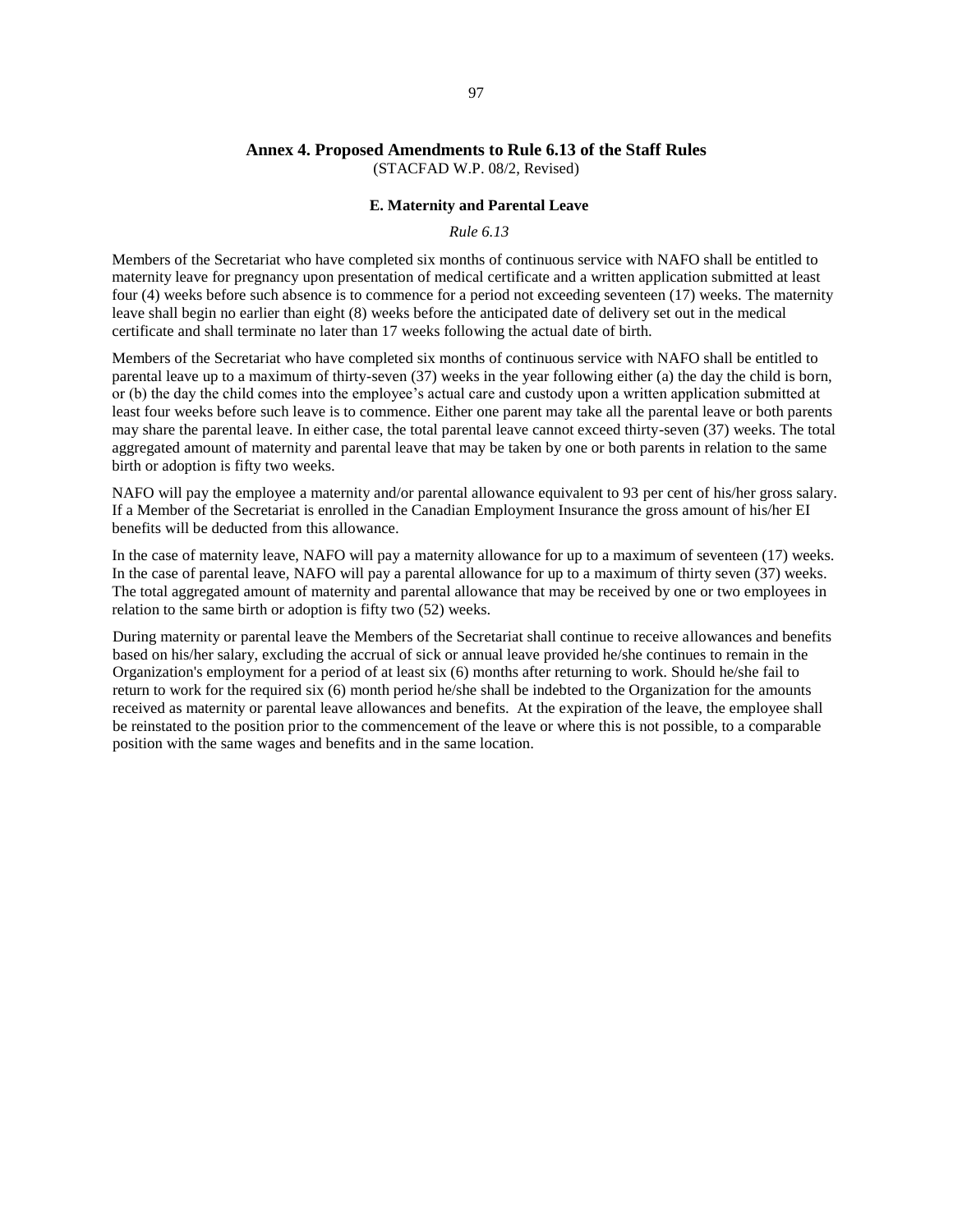## **Annex 5. Revision of Rules of Procedure for Observers**  (STACFAD W.P. 08/4, Revised)

#### **Rules of Procedure 9 for the Commission (GC Rule 9, FC Rule 10)**

## **Rule 9**

- 9.1 The Executive Secretary shall invite:
	- a) intergovernmental organizations that have regular contacts with NAFO as regards fisheries matters or whose work is of interest to NAFO or *vice-versa*.
	- b) non-Contracting Parties identified as harvesting fishery resources in the Regulatory Area.
- 9.2 All non-governmental organizations (NGOs) that support the general objectives of NAFO and with a demonstrated interest in the species under the purview of NAFO should be eligible to participate as an observer in all non-restricted meetings of the Commission.
- 9.3. Any NGO desiring to participate as an observer in meetings of the Commission shall notify the Secretariat of its desire to participate at least 100 days in advance of the first meeting it wishes to attend. This application must include:
	- a) name, address, telephone, fax number of the organization;
	- b) address of all its national/regional offices;
	- c) aims and purposes of the organization and a statement that the NGO fully supports the objectives of NAFO, i.e., optimum utilization, rational management and conservation of the fishery resources of the NAFO Convention Area;
	- d) information on the organization's total number of members, its decision-making process and its funding;
	- e) a brief history of the organization and a description of its activities;
	- f) representative papers or other similar resources produced by or for the organization on the conservation, management, or science of fishery resources to which the Convention applies;
	- g) a history of NAFO observer status granted/revoked;
- 9.4 The Executive Secretary shall review applications received and shall notify the Contracting Parties of the names and qualifications of NGOs having fulfilled the requirements stipulated in Rule 9.3. If one or more of the Contracting Parties object giving in writing its reasons within 30 days, the matter will be put to a vote by written procedure. Applications will then be considered as accepted in accordance with the procedures laid down in Article V para 2 of the Convention. The Executive Secretary shall also circulate any reasons given in a preliminary objection as well as any comments that Contracting Parties may include with their vote on this matter.
- 9.5 Observer status shall apply to all non-restrictive sessions of the Commission, whether at the Annual Meeting or at intersessional meetings.
- 9.6 Any NGO with observer status that wishes to attend a Commission meeting is required to register its representatives at the NAFO Secretariat at least *fourteen* days in advance of the meeting.
- 9.7 Any NGO with observer status to the Commission that has not communicated with the Secretariat or attended at least one meeting of the Commission in the previous three years should cease to be an accredited NGO to the Commission but may reapply in writing to the Executive Secretary.
- 9.8 During all NAFO meetings accredited NGOs may not issue press releases or other information to the media on agenda items under discussion at the meeting, until after the Commission has agreed on its own Press Release.
- 9.9 Any NGO admitted to a meeting of the Commission may not use audio or video recording devices etc. to record meeting proceedings.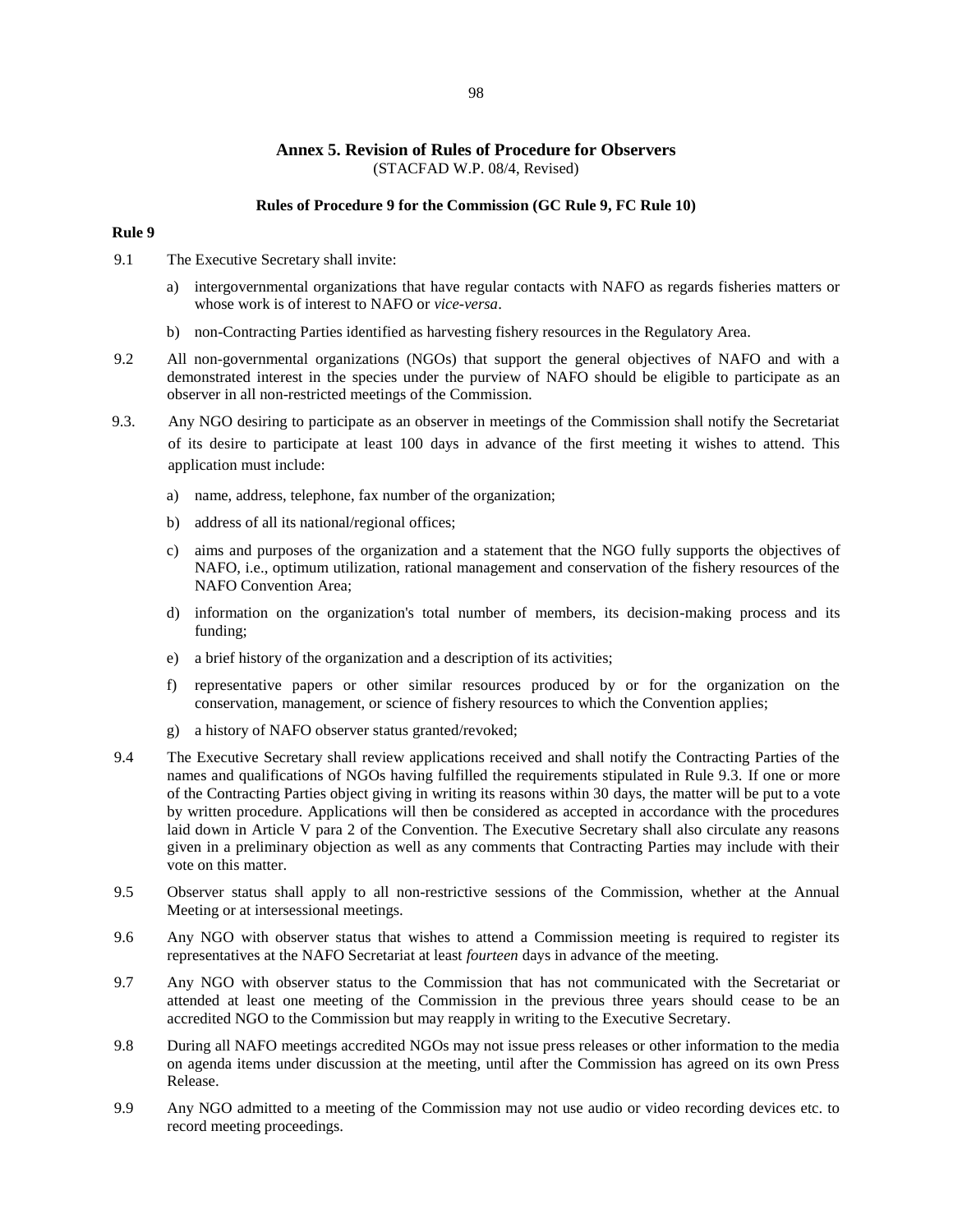- 9.10 All observers admitted to a meeting shall comply with these and all rules and procedures applicable to other participants in the meeting. Failure to conform to these rules or any other rules that NAFO may adopt for the conduct of observers may result in removal from the meeting by the presiding officer and revocation of observer status;
- 9.11 The Executive Secretary will review the accreditation of an approved NGO every five years taking into account any new information or development regarding the NGO since the last accreditation and circulate a summary of the review to Contracting Parties. If one or more of the Contracting Parties object to a renewal of the accreditation of the NGO with NAFO giving in writing its reasons within 30 days, the matter will be put to a vote by written procedure. Renewal of the accreditation will then be considered as accepted in accordance with the procedures laid down in Article V.2 of the Convention. The Executive Secretary shall also circulate any reasons given in a preliminary objection as well as any comments that Contracting Parties may include with their vote on this matter.
- 9.12 Any NGO admitted to a meeting of the Commission may:
	- a) attend meetings, as set forth above, but may not vote;
	- b) make oral statements during the meeting upon the invitation of the Chair;
	- c) distribute documents at meetings through the Secretariat;
	- d) engage in other activities as appropriate and as approved by the Chair.
- 9.13 Observers may be required to pay a fee, which will cover the additional expenses generated by their participation, as determined annually by the Executive Secretary.
- 9.14 The Executive Secretary will determine whether, due to conference room capacity, seating limitations require that a limited number of observers per NGO may be present at any meetings. The Executive Secretary will transmit any such determination in the conditions of participation.
- 9.15 All observers admitted to a meeting shall be sent or otherwise receive the same documentation generally available to Contracting Parties and their delegations, except those documents deemed confidential by a Contracting Party or the Executive Secretary.
- 9.16 These rules shall be subject to review and revision, as appropriate. If any Contracting Party so requests, the adequacy of these rules shall be reviewed and assessed and, if necessary, amendments shall be adopted in the light of the need of NAFO to function effectively when conducting its business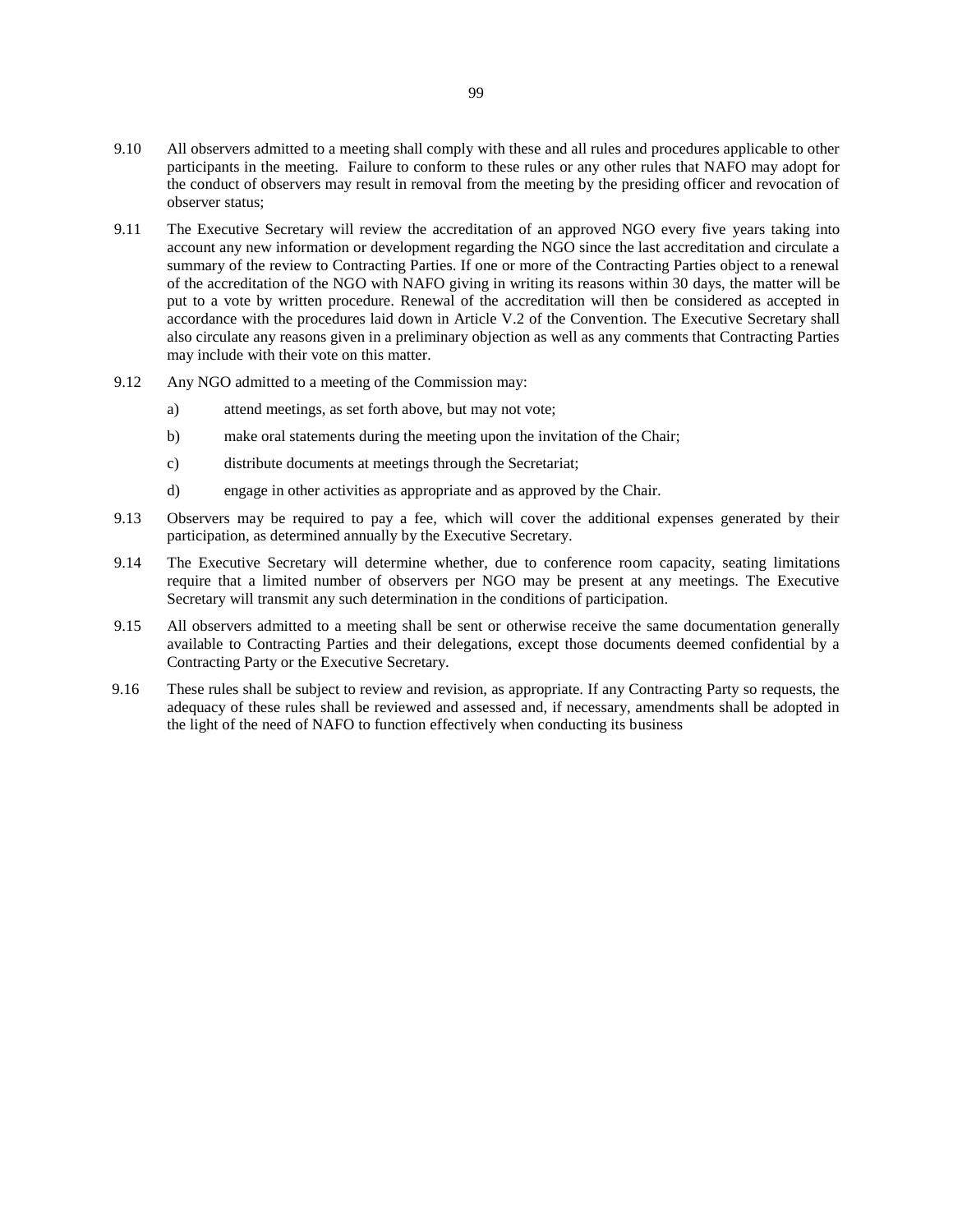# **Annex 6. NAFO Pension Plan Unfunded Liability**

#### by NAFO Secretariat

### **Pension Plan - Unfunded Liability (as at 1 January 2008):**

| Actuarial Value of Assets      | \$3,863,000   |
|--------------------------------|---------------|
| Actuarial Value of Liabilities | \$4,838,000   |
| Unfunded Liability             | $(\$975,000)$ |

Explanation: The NAFO pension plan reaches back to ICNAF times, when such a plan was set up for intergovernmental fisheries organization in North-America to ensure that the employees of these organizations could maintain a living after retirement. The International Fisheries Commissions Pension Society manages the pensions for these organizations through a board of directors that apply all relevant Canadian laws and government regulations for the calculation of contributions, the investments of funds, the payments to the pensioners, etc. The management rules followed by the directors foresee that official statistical figures from Canada are used when calculating the future requirements for funding and payments.

Five NAFO employees who were employed in the 1970s were eligible for retirement after 30 years of employment and opted to retire at an early age (55-58) between 2005 and 2007. Such a large number of early retirees represents a significant deviation from the statistical average in Canada where people typically retire at 65 years. These retirees will receive pension for a much larger number of years than a typical employee with the effect that the NAFO pension plan was suddenly underfunded and is faced with a shortfall of \$975,000.

Canadian regulations require that the pension liabilities or shortfalls be repaid in full in order to meet its future pension payment obligations. The liability may be paid in full by making a one time payment, or may be repaid over a longer period of time (maximum repayment term is 15 years). If the loan is not paid all at once, interest will be charged at a rate of 6.5% which is a low interest rate in Canada.

| Repayment Term | <b>Annual Payment</b> | <b>Total Payment</b> | Total Interest (6.5% per year) |
|----------------|-----------------------|----------------------|--------------------------------|
| 1 Year         | \$975,000             | \$975,000            | \$0                            |
| 2 Years        | \$521,000             | \$1,042,000          | \$67,000                       |
| 5 Years        | \$228,924             | \$1,144,620          | \$169,620                      |
| 10 Years       | \$132,852             | \$1,328,520          | \$353,520                      |
| 15 Years       | \$100,800             | \$1,512,000          | \$537,000                      |

Options to repayment Periods and Approximate Annual Payments

The lowest annual payments are coupled with the longest repayment term and result in a higher overall interest amount (with a constant interest rate of 6.5% per year). Nonetheless, Contracting Parties clearly favoured this option, i.e. a 15 years repayment term.

| <b>Required Annual Funding Payment</b><br>\$100,800 |  |
|-----------------------------------------------------|--|
|-----------------------------------------------------|--|

Funding/Payment Term (Maximum) 15 years (2009 to 2024)

In view that Contracting Parties could not prepare for the resulting budgetary increase in 2009, STACFAD requested the Secretariat to reduce other services and operations to significantly compensate for this increase. An amount of \$59,000 from the original budget proposal was therefore cut resulting in an overall much lesser increase of the total NAFO budget of 5.8% in 2009 versus 2008.

The actuarial report from 2008 is accessible on the NAFO member website (General Council/STACFAD).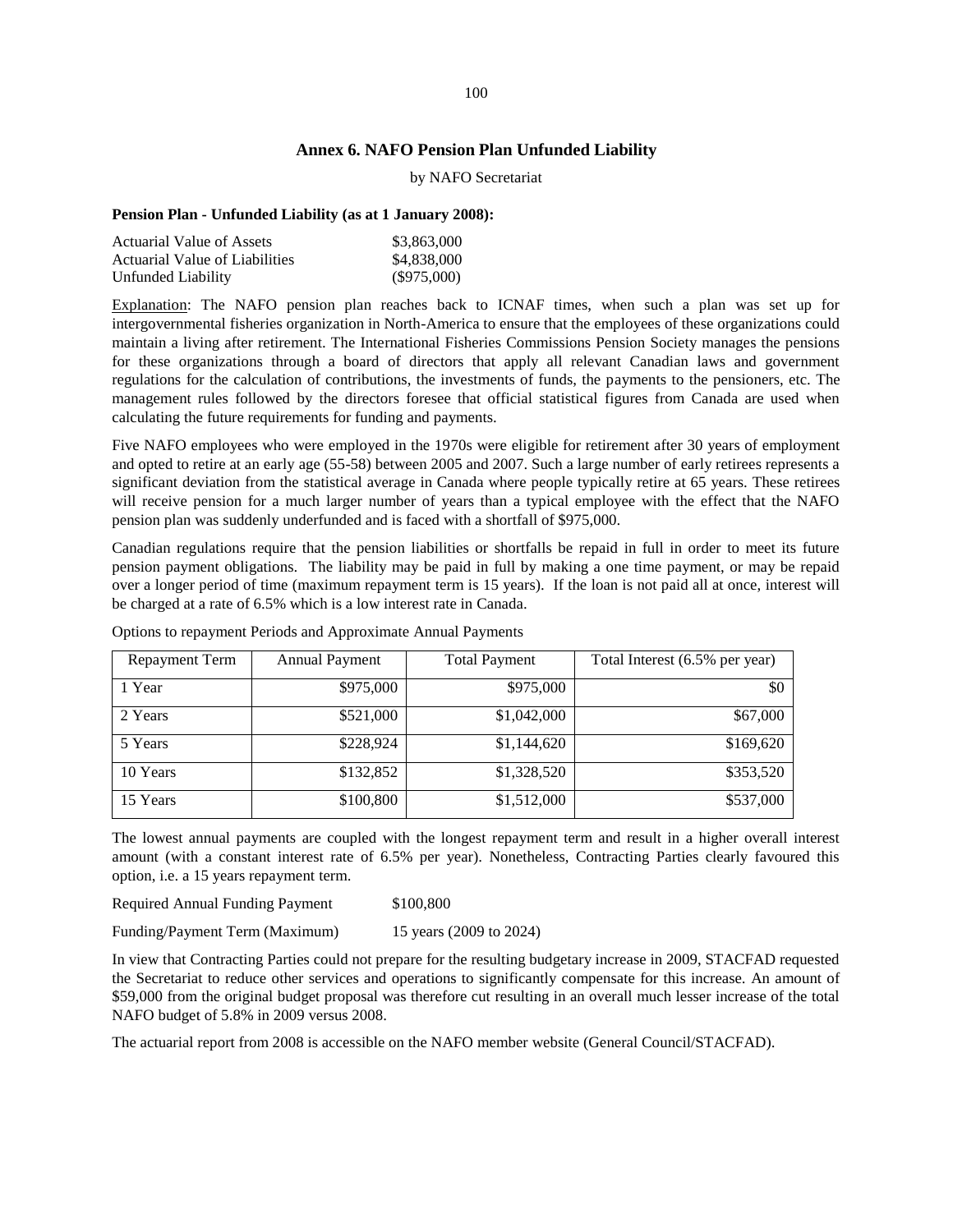# **Annex 7. Budget Estimate for 2009 (Canadian Dollars)**

|                                   |             |              | Preliminary   |               |
|-----------------------------------|-------------|--------------|---------------|---------------|
|                                   |             | Projected    | <b>Budget</b> | <b>Budget</b> |
|                                   | Approved    | Expenditures | Forecast      | Estimate      |
|                                   | Budget 2008 | 2008         | 2009          | 2009          |
| 1. Personal Services              |             |              |               |               |
| <b>Salaries</b><br>a)             | \$829,000   | \$838,000    | \$862,000     | \$884,000     |
| b) Superannuation and Annuities   | 89,000      | 87,000       | 89,000        | 179,000       |
| c) Medical and Insurance Plans    | 80,000      | 76,000       | 85,000        | 81,000        |
| d) Employee Benefits              | 92,000      | 113,000      | 103,000       | 107,000       |
| <b>Subtotal Personal Services</b> | 1,090,000   | 1,114,000    | 1,139,000     | 1,251,000     |
| 2. Additional Help                | 20,000      | 20,000       | 20,000        | 15,000        |
| 3. Communications                 | 26,000      | 26,000       | 27,000        | 26,000        |
| 4. Computer Services              | 27,000      | 27,000       | 28,000        | 25,000        |
| 5. Equipment                      | 36,000      | 36,000       | 36,000        | 31,000        |
| 6. Fishery Monitoring             | 48,000      | 48,000       | 48,000        | 45,000        |
| 7. Hospitality Allowance          | 6,000       | 3,000        | 6,000         | 3,000         |
| 8. Materials and Supplies         | 33,000      | 33,000       | 33,000        | 33,000        |
| 9. NAFO Meetings                  |             |              |               |               |
| a) Sessional                      | 93,000      | 82,000       | 88,000        | 80,000        |
| b) Inter-sessional Scientific     | 20,000      | 20,000       | 12,000        | 14,000        |
| c) Inter-sessional Other          | 30,000      | 29,000       | 30,000        | 20,000        |
| <b>Subtotal NAFO Meetings</b>     | 143,000     | 131,000      | 130,000       | 114,000       |
| 10. Other Meetings and Travel     | 40,000      | 40,000       | 41,000        | 30,000        |
| 11. Professional Services         | 40,000      | 40,000       | 40,000        | 30,000        |
| 12. Publications                  | 20,000      | 18,000       | 20,000        | 15,000        |
|                                   | \$1,529,000 | \$1,536,000  | \$1,568,000   | \$1,618,000   |
|                                   |             |              |               |               |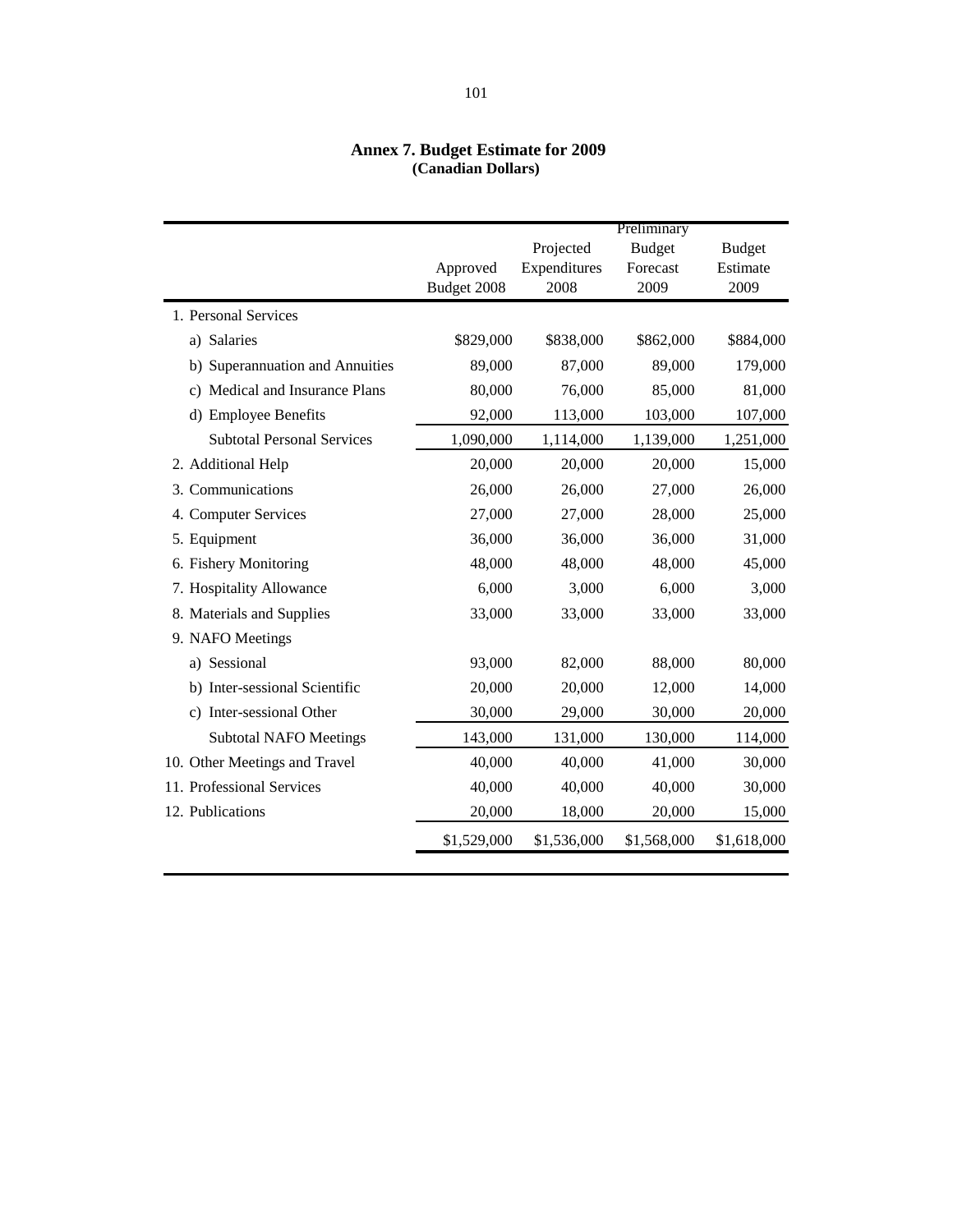# Notes on Budget Estimate 2009 (Canadian Dollars)

| Item $1(a)$ | <b>Salaries</b><br>Salaries budget estimate for 2009                                                                                                                                                                                                                                      |                            | \$884,000 |
|-------------|-------------------------------------------------------------------------------------------------------------------------------------------------------------------------------------------------------------------------------------------------------------------------------------------|----------------------------|-----------|
| Item $1(b)$ | <b>Superannuation and Annuities</b><br>Employer's pension plan which includes employer's contributions,<br>administration costs, and actuarial fees. The latest actuarial valuation of the<br>pension plan showed the plan to be in a deficit requiring an unfunded<br>liability payment. |                            | \$179,000 |
| Item $1(c)$ | <b>Group Medical and Insurance Plans</b><br>Employer's portion of Canada Pension Plan, Employment Insurance, Group<br>Life Insurance, Long Term Disability Insurance and Medical Coverage.                                                                                                |                            | \$81,000  |
| Item $1(d)$ | <b>Employee Benefits</b><br>Employee benefits as per the NAFO Staff Rules including overtime,<br>repatriation grant, termination benefits, vacation pay, and travel to home<br>country for internationally recruited members of the Secretariat.                                          | \$72,000                   | \$107,000 |
| Item 2      | <b>Termination Benefits Liability</b><br><b>Additional Support</b><br>Digitization and translation of NAFO Fisheries Information (e.g. Observer<br>Reports), interns and other assistance as required.                                                                                    | 35,000                     | \$15,000  |
| Item 3      | <b>Communications</b><br>Phone, fax and internet services<br>Postage<br>Courier/Mail service                                                                                                                                                                                              | \$13,000<br>9,000<br>4,000 | \$26,000  |
| Item 4      | <b>Computer Services</b><br>Computer hardware, software, supplies and support.                                                                                                                                                                                                            |                            | \$25,000  |
| Item 5      | Equipment<br>Leases (print department printer, photocopier and postage meter)<br>Purchases<br>Maintenance                                                                                                                                                                                 | \$21,500<br>5,000<br>4,500 | \$31,000  |
| Item 6      | <b>Fishery Monitoring</b><br>Vessel Monitoring System (VMS) annual license and maintenance fee<br>Lloyd's Register of vessels                                                                                                                                                             | \$45,000                   | \$45,000  |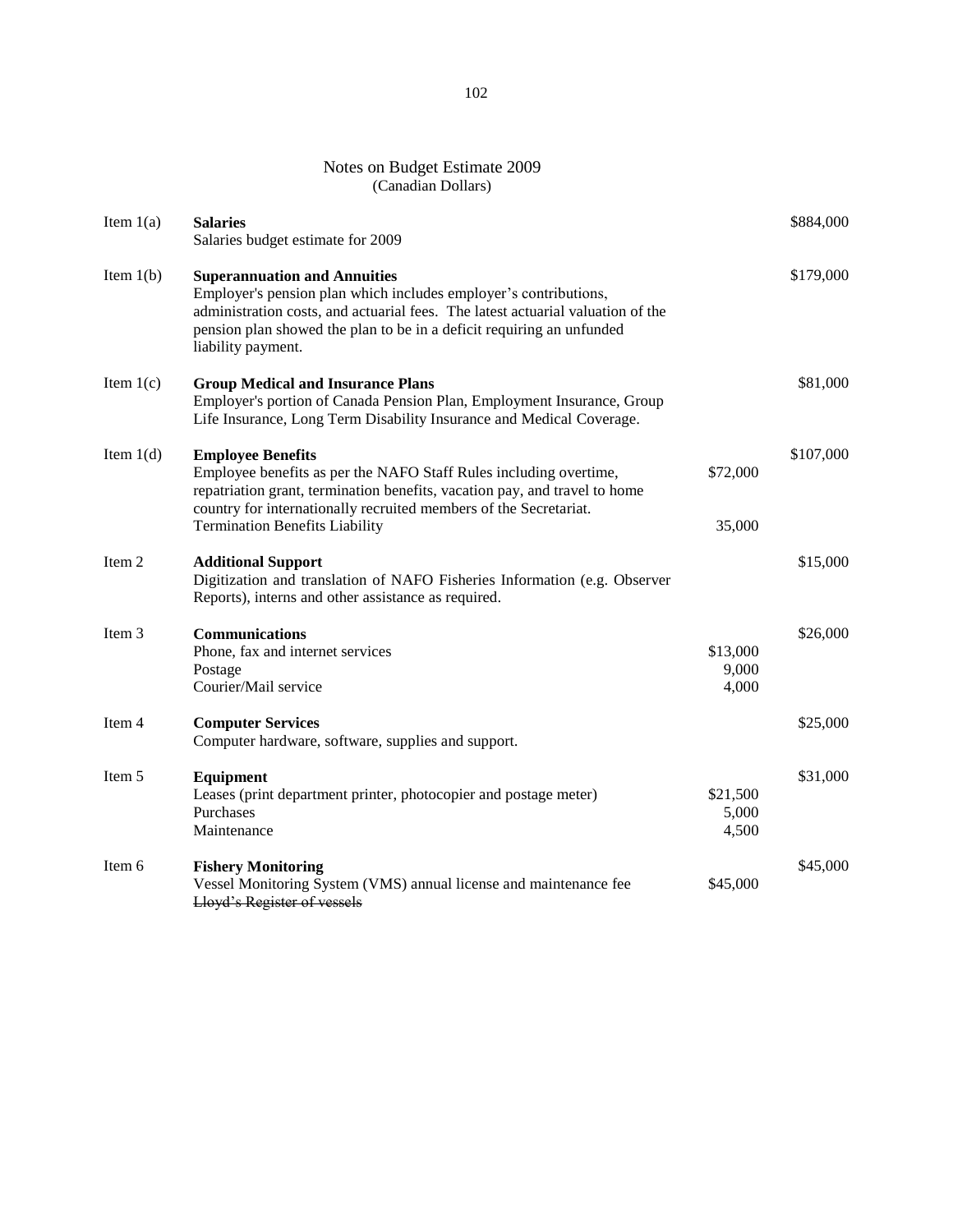| Item $9(a)$ | <b>NAFO Sessional Meetings</b><br>June (SC), September (FC, GC and SC) and November (SC),<br>Halifax/Dartmouth, Nova Scotia, Canada.                                                                                                                                                                                                                                                                                                                                                                                                                                                                                                                                             |                            | \$80,000 |
|-------------|----------------------------------------------------------------------------------------------------------------------------------------------------------------------------------------------------------------------------------------------------------------------------------------------------------------------------------------------------------------------------------------------------------------------------------------------------------------------------------------------------------------------------------------------------------------------------------------------------------------------------------------------------------------------------------|----------------------------|----------|
| Item $9(b)$ | <b>NAFO Inter-sessional Scientific Meetings</b><br>Invited expert travel costs for an Ecosystem Approach to Fisheries<br>Management Study Group (date/venue to be determined), and the<br>ICES/PICES/UNCOVER symposium on "Rebuilding Depleted Stocks -<br>Biology, Ecology, Social Science and Management Strategies" to be held<br>November 2009 in Warnemünde/Rostock, Germany.                                                                                                                                                                                                                                                                                               |                            | \$14,000 |
| Item $9(c)$ | <b>NAFO</b> Inter-sessional Other<br>General provision.                                                                                                                                                                                                                                                                                                                                                                                                                                                                                                                                                                                                                          |                            | \$20,000 |
| Item 10     | <b>Other Meetings and Travel</b><br>International Meetings regularly attended by the NAFO Secretariat:<br>1. Aquatic Sciences and Fisheries Abstracts (ASFA)<br>2. Co-ordinating Working Party on Fishery Statistics (CWP),<br>including the attendance by the Vice Chair of SC<br>Fisheries Resources Monitoring Systems (FIRMS)<br>3.<br>International Fisheries Commissions Pension Society (IFCPS)<br>4.<br>NEAFC Advisory Group for Data Communication (AGDC)<br>5.<br>Regional Fishery Body Secretariats Network (RSN)<br>6.<br>Secretariats of the North Atlantic Regional Fisheries<br>7.<br>Management Organizations (NARFMO)<br>Plus other not yet determined meetings |                            | \$30,000 |
| Item 11     | <b>Professional Services</b><br>Professional Services (audit, consulting, legal fees, and insurance)<br>Professional Development and Training<br><b>Public Relations</b>                                                                                                                                                                                                                                                                                                                                                                                                                                                                                                         | \$18,000<br>7,000<br>5,000 | \$30,000 |
| Item 12     | <b>Publications</b><br>Production costs of NAFO publications which may include the following:<br>Conservation and Enforcement Measures, Convention, Inspection Forms,<br>Journal of Northwest Atlantic Fishery Science, Meeting Proceedings,<br>Rules of Procedure, Scientific Council Reports, Scientific Council                                                                                                                                                                                                                                                                                                                                                               |                            | \$15,000 |

Rules of Procedure, Scientific Council Reports, Scientific Council Studies, etc.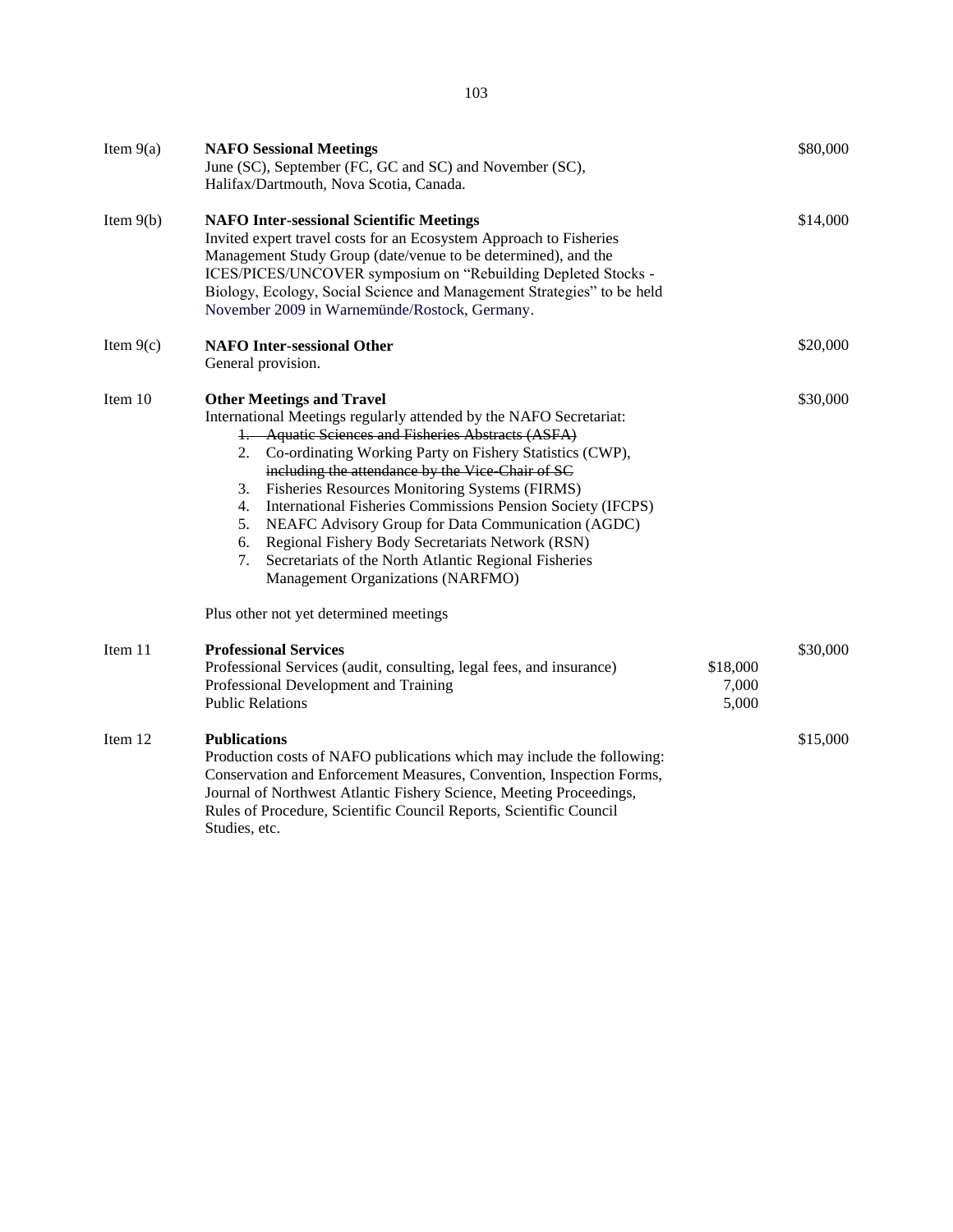|                                                                           |                        |                                                    |              | Annex 8. Preliminary calculation of billing for Contracting Parties<br>financial year (based on 12 Contracting Parties to NAFO)<br>against the proposed estimate of \$1,618,000 for the 2009 |              |                |                                 | 2008 Billing - Comparison Purposes |                              |
|---------------------------------------------------------------------------|------------------------|----------------------------------------------------|--------------|----------------------------------------------------------------------------------------------------------------------------------------------------------------------------------------------|--------------|----------------|---------------------------------|------------------------------------|------------------------------|
|                                                                           |                        | (Canadian Dollars)                                 |              |                                                                                                                                                                                              |              |                | Approved Budget 2008            |                                    | \$1,529,000.00               |
|                                                                           | <b>Budget Estimate</b> |                                                    |              |                                                                                                                                                                                              | \$1,618,000  |                | Deduct amount from Accumulated  |                                    |                              |
|                                                                           |                        | Deduct: Amount from Accumulated Surplus Account    |              |                                                                                                                                                                                              | \$180,200    |                | Accumulated Surplus             |                                    | 266,598.00                   |
|                                                                           |                        | (pending approval from General Council)            |              |                                                                                                                                                                                              |              |                |                                 |                                    | 1,262,402.00                 |
|                                                                           |                        | Funds required to meet 2009 Administrative Budget  |              |                                                                                                                                                                                              | \$1,437,800  |                | Deduct: Recovery of Ukraine and |                                    |                              |
|                                                                           |                        |                                                    |              |                                                                                                                                                                                              |              |                | and USA's 2005 Contributions    |                                    | 117,543.00                   |
|                                                                           |                        | 60% of funds required $=$                          |              | \$862,680                                                                                                                                                                                    |              |                |                                 |                                    |                              |
|                                                                           |                        | 10% of funds required $=$<br>30% of funds required | $\vert$      | \$431,340<br>\$143,780                                                                                                                                                                       |              |                | Funds required 2008 Budget      |                                    | \$1,144,859.00               |
|                                                                           |                        |                                                    |              |                                                                                                                                                                                              |              |                |                                 |                                    |                              |
|                                                                           |                        | % of Total                                         |              |                                                                                                                                                                                              |              | 2009           |                                 |                                    | 2008                         |
|                                                                           | Nominal<br>Catches     | Catch in the<br>Convention                         |              |                                                                                                                                                                                              |              | Preliminary    | Annual<br>2008                  | Recovery of<br>Less                | after Recovery<br>Assessment |
| Contracting Parties                                                       | for 2006               | Area                                               | 10%          | 30%                                                                                                                                                                                          | 60%          | Billing        | Assessment                      | Contributions                      | of Contributions             |
| Canada <sub>(1)</sub>                                                     | 542,408                | .43%<br>53                                         | \$82,245.35  | \$35,945.00                                                                                                                                                                                  | \$460,929.93 | \$579,120.28   | \$517,654.99                    | (\$46,858.27)                      | \$470,796.72                 |
| Cuba <sub>(2)</sub>                                                       | 2,728                  | .27%                                               |              | 35,945.00                                                                                                                                                                                    | 2,329.24     | 38,274.24      | 32,468.98                       | (3,009.10)                         | 29,459.88                    |
| Denmark (in respect of                                                    |                        |                                                    |              |                                                                                                                                                                                              |              |                |                                 |                                    |                              |
| Faroe Islands and Greenland) (3)                                          | 192,661                | 18.98%                                             | 29,213.19    | 35,945.00                                                                                                                                                                                    | 163,736.66   | 228,894.85     | 190,166.86                      | (16,966,43)                        | 173,200.43                   |
| European Union                                                            | 45,062                 | 4.44%                                              |              | 35,945.00                                                                                                                                                                                    | 38,302.99    | 74,247.99      | 72,234.64                       | (6,620.02)                         | 65,614.62                    |
| France (in respect of                                                     |                        |                                                    |              |                                                                                                                                                                                              |              |                |                                 |                                    |                              |
| St. Pierre et Miquelon)                                                   | 2,609                  | 1.26%                                              | 395.60       | 35,945.00                                                                                                                                                                                    | 2,242.97     | 38,583.57      | 34,867.94                       | (3,364.76)                         | 31,503.18                    |
| Iceland                                                                   | 4,054                  | ,40%                                               |              | 35,945.00                                                                                                                                                                                    | 3,450.72     | 39,395.72      | 36,634.91                       | (3,439.30)                         | 33,195.61                    |
| Japan                                                                     | 1,886                  | 0.19%                                              |              | 35,945.00                                                                                                                                                                                    | 1,639.09     | 37,584.09      | 32,999.19                       | (3,058.46)                         | 29,940.73                    |
| Republic of Korea                                                         |                        |                                                    |              | 35,945.00                                                                                                                                                                                    |              | 35,945.00      | 31,560.05                       | (2,938.58)                         | 28,621.47                    |
| Norway                                                                    | 2,314                  | 1.23%                                              |              | 35,945.00                                                                                                                                                                                    | 1,984.16     | 37,929.16      | 33,074.93                       | (3,756.68)                         | 29,318.25                    |
| Russian Federation                                                        | 10,242                 | $.01\%$                                            |              | 35,945.00                                                                                                                                                                                    | 8,713.07     | 44,658.07      | 44,512.29                       | (4,095.20)                         | 40,417.09                    |
| Ukraine                                                                   | 404                    | 0.04%                                              |              | 35,945.00                                                                                                                                                                                    | 345.07       | 36,290.07      | 31,560.05                       | (2,973.84)                         | 28,586.21                    |
| United States of America (1)                                              | 210,551                | 1.75%<br>$\Omega$                                  | 31,925.86    | 35,945.00                                                                                                                                                                                    | 179,006.10   | 246,876.96     | 204,667.17                      | (20, 462.36)                       | 184,204.81                   |
|                                                                           | 1,014,919              | 100.00%                                            | \$143,780.00 | \$431,340.00                                                                                                                                                                                 | \$862,680.00 | \$1,437,800.00 | \$1,262,402.00                  | $(\$117,543.00)$                   | \$1,144,859.00               |
| Funds required to meet 1 January - 31 December 2009 Administrative Budget |                        |                                                    |              |                                                                                                                                                                                              |              | \$1,437,800.00 |                                 |                                    |                              |

(1) Based on 2006 provisional catch reports.<br>
(2) Based on provisional catch reports received from chartering arrangements.<br>
(3) Faroe Islands = 3,461 metric tons (based on 2005 catch reports)<br>
Greenland = 189,200 metric (2) Based on provisional catch reports received from chartering arrangements. (3) Faroe Islands  $=$  3,461 metric tons

(1) Based on 2006 provisional catch reports.

Greenland  $= 189,200$  metric tons (based on 2005 catch reports)